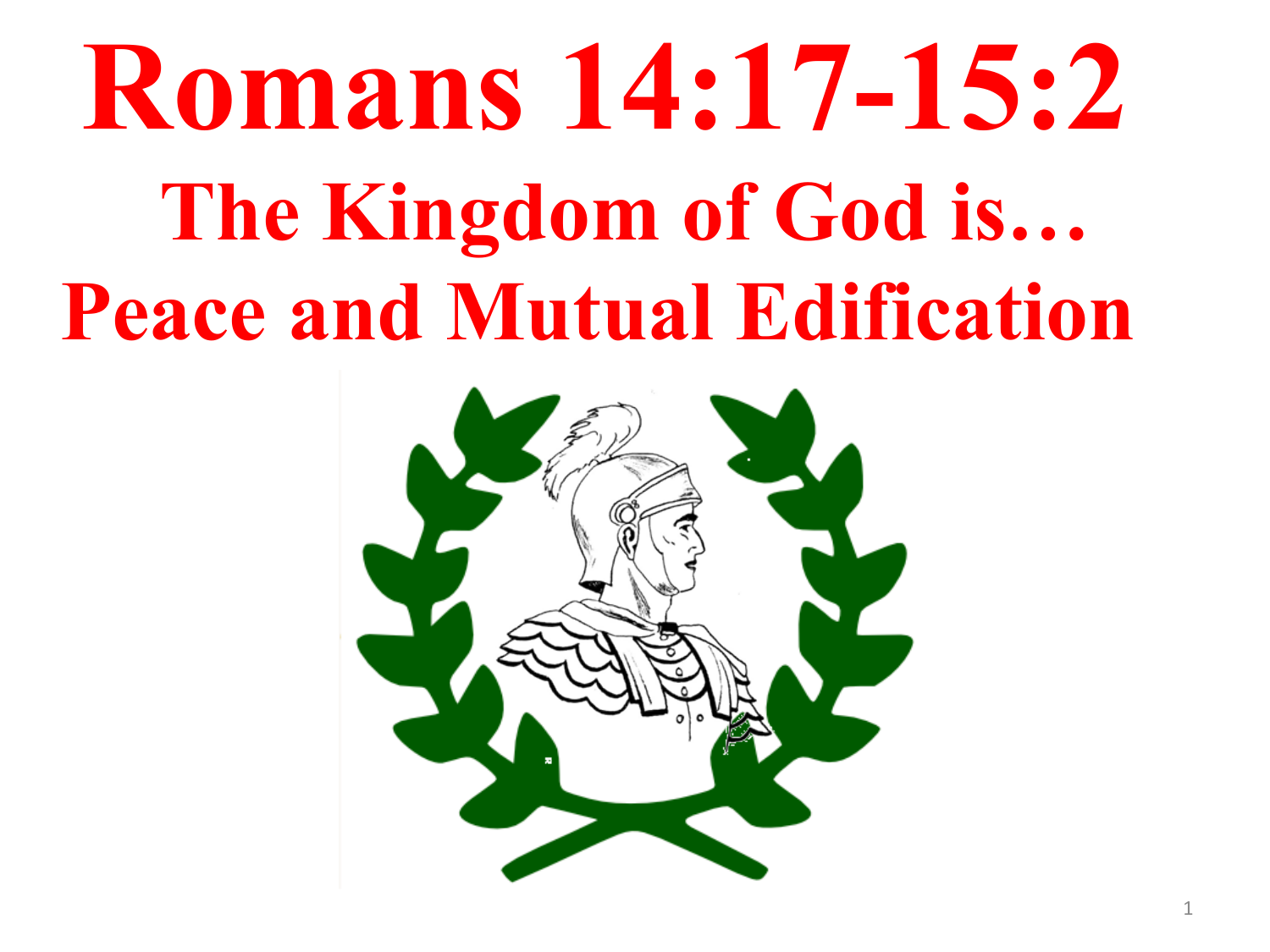Vs.  $17$  – The Kingdom of God, the church should be preeminent - is supposed to be a taste of heaven  $-$  a place that is known for it's righteousness, peace, and the joy of God! The church on earth is supposed to be a repository of heavenly traits! Greatly flawed and formerly unrighteous people are changed, recreated by God, to be the image- bearers of His Son on a fallen, dark, unrighteous, conflict sodden, and terribly sad world. In taking on His character traits, we are tasked with creating a little piece of heaven on earth  $-$  a place where people congregate, people that are uniquely loving, safe to be around, faithful to each other, solid/stable – not emotionally up and down, secure in Christ, focused and anchored in absolute truth!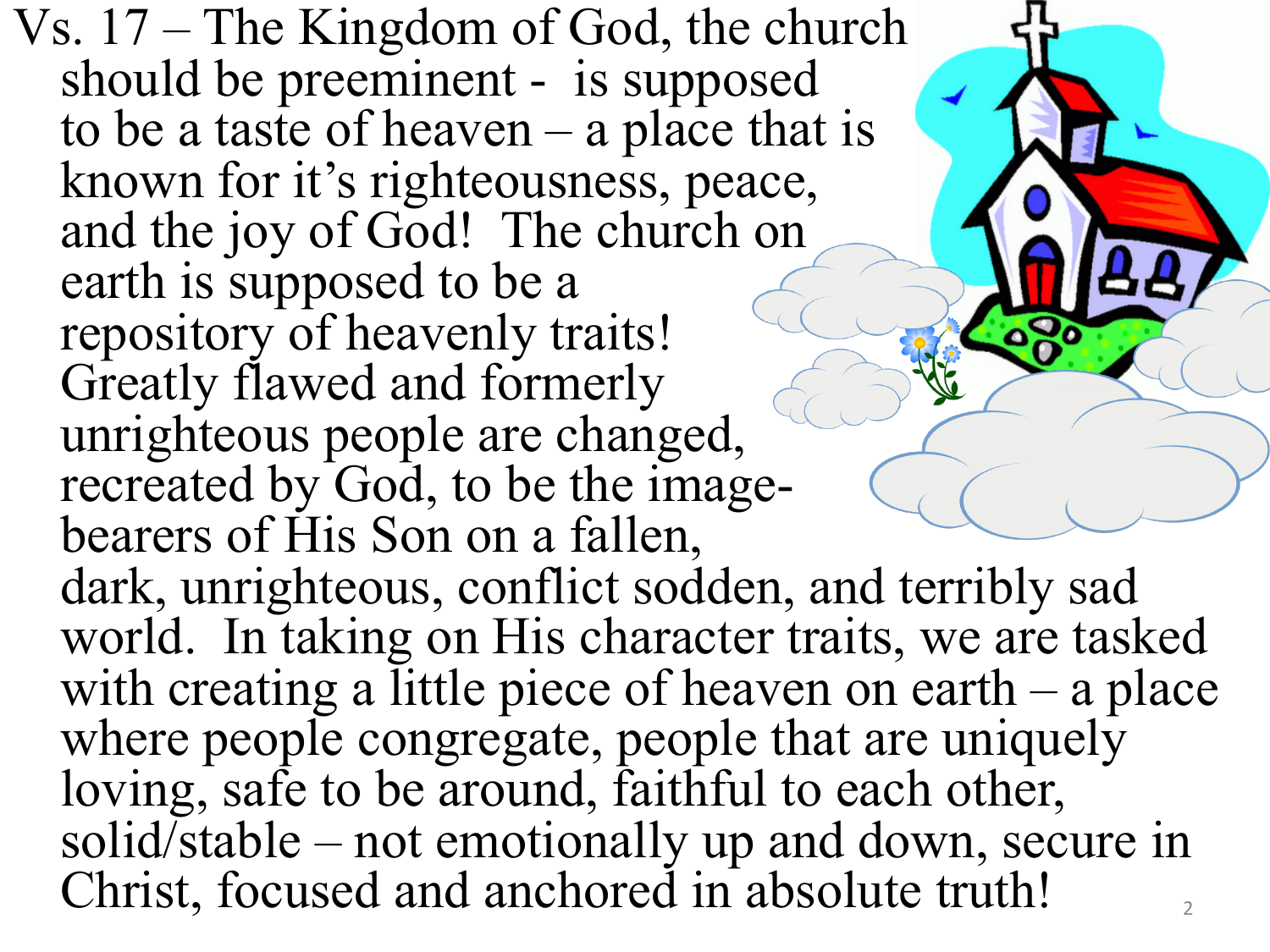## **Grace**

The church is a place where people give acceptance and grace to each other. Grace overlooks differences of personality, background, status - and the mistakes, foibles, and even betrayals of others. Grace forgives, gives second and third chances, tries to understand, practices inclusion. Grace does not begin with suspicion. It does not condemn first and ask questions later. It is not that grace never judges. Christ- followers must judge. But grace is just, gets both sides of the story, gets the facts, is very cautious about coming to hard-line conclusions. We are not God, and should judge accordingly! We have our own issues so we judge others with full knowledge of that fact. It should serve to make us more merciful, less willing to jump to conclusions!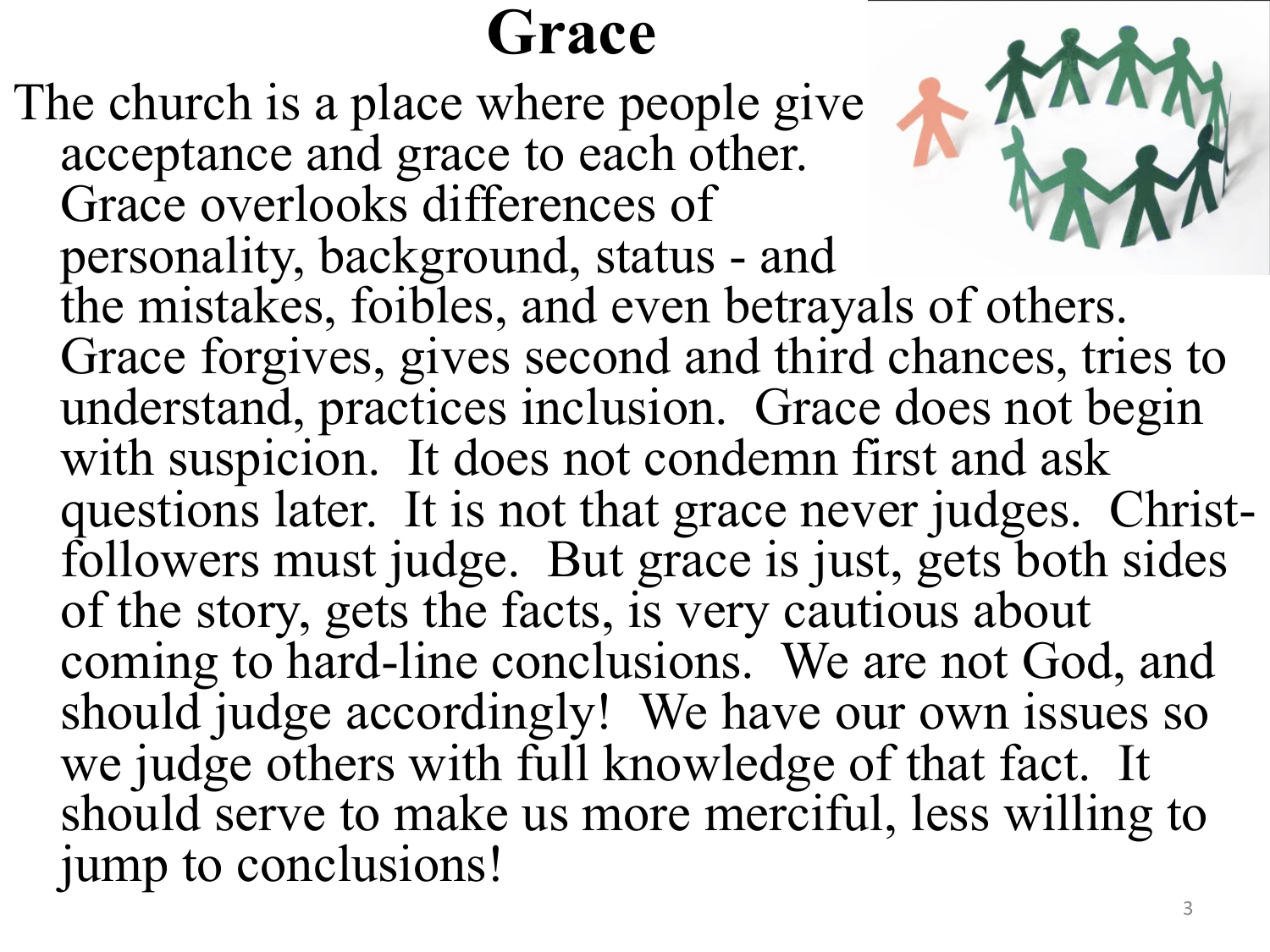**Vs. 18** – This is how we serve God. Make no mistake about it. We don't serve God by criticizing and picking other people apart! We serve Him by serving them (even if it may seem that some don't deserve it), through lifting, carrying, and building people up! This creates and sustains an environment of approval and earns the smile of God!

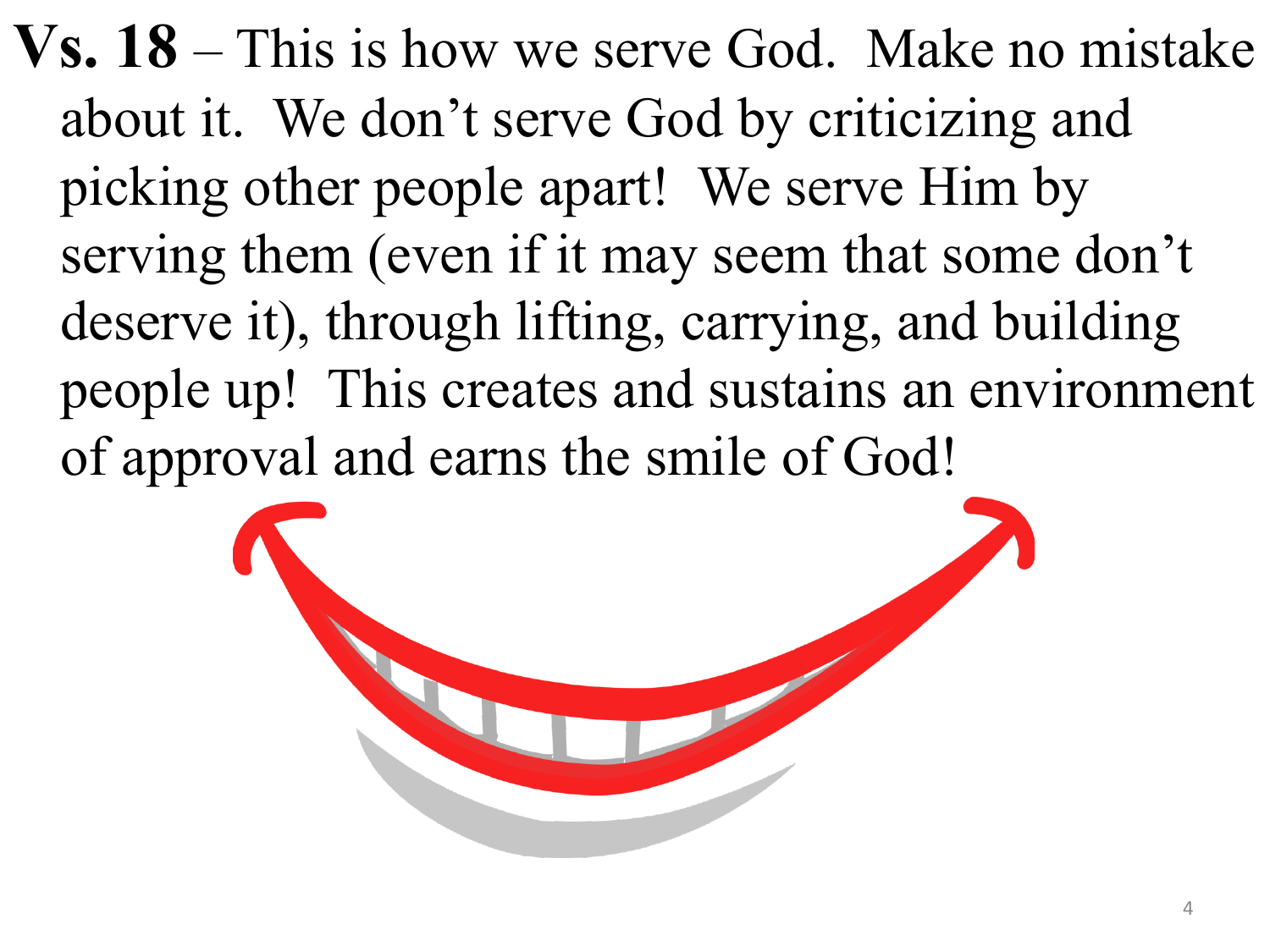## **Vs. 19** – "*do what leads to peace and to mutual edification*"

**Edification** – working toward the growth and improvement of each other. We are helping each other become more like Jesus.



We work as a team to follow Jesus and accomplish His purposes. Loners have not climbed on board (fellowship). Loners need to find a way to connect – to become a part of a team. There are many teams in a church that are all part of the overall team. Every committee where people are working together is place of fellowship, acceptance, edification, connection, dedication, and friendship.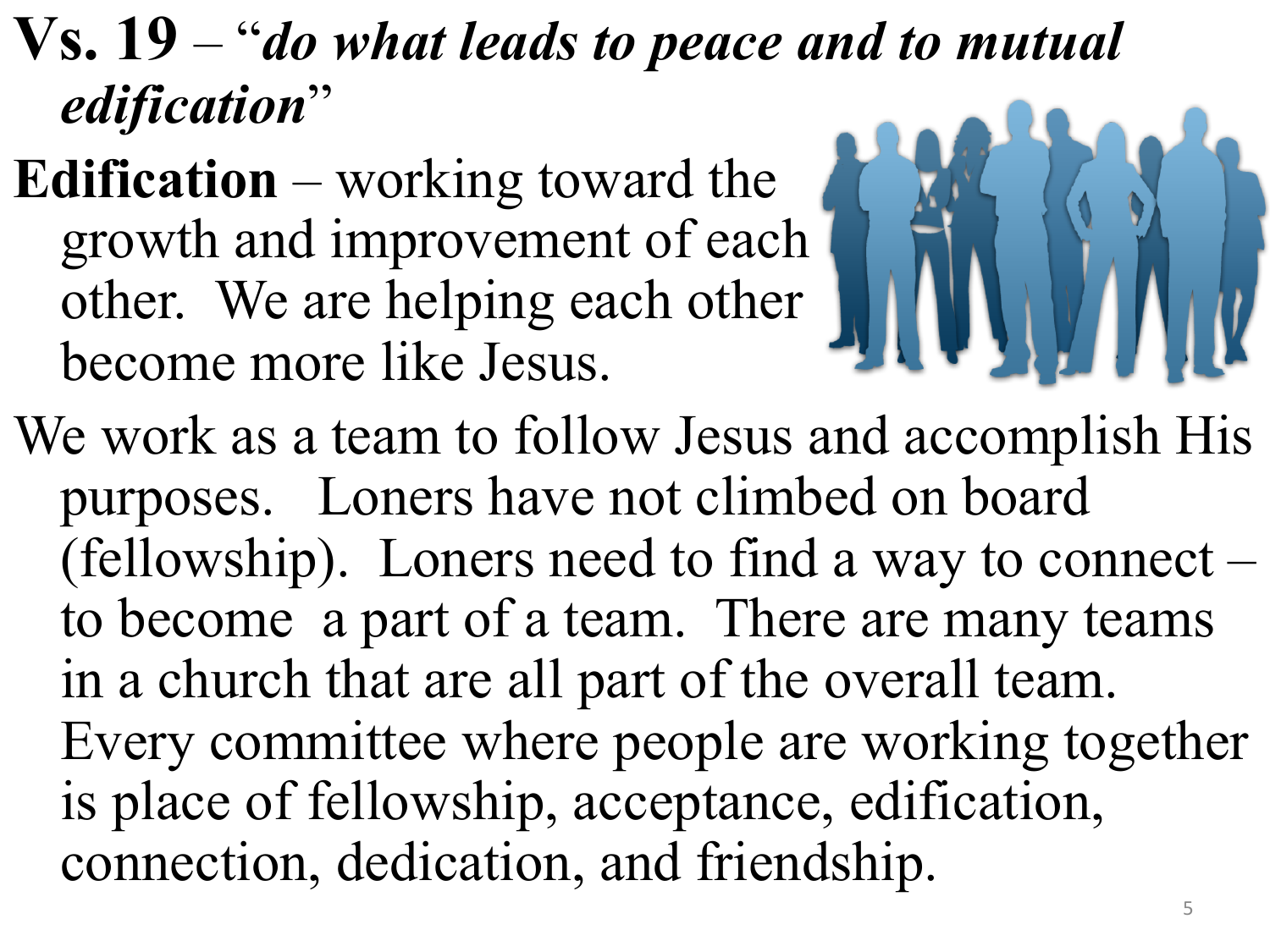#### **Vs. 20** – "*Do not destroy the work of God…*"

- The Spirit of God works hard at creating strong bonds. This is what the Fruit of the Spirit does – it's natural and supernatural effect creates an atmosphere where people enjoy and like each other! Why would someone want to jeopardize that? It is a case of someone reverting back, of feeling empowered by a "conviction" to destroy the work of God. This is a case of a sheep becoming a wolf!
- It is desperately important that the other sheep do not gravitate toward the wolf. It is a weird human thing that this should happen with regularity. People should be absolutely turned off when someone in the body acts in ways unbecoming a Christ-follower. But many are drawn into the circle of a bully, - a grandstander, an attacker. But it is the responsibility of the others, after deliberation, to surround and neutralize a threat to the body.
- 1. Reason and love intervention
- 2. Firm and resolute discipline removal from responsibility
- 3. Expulsion from the body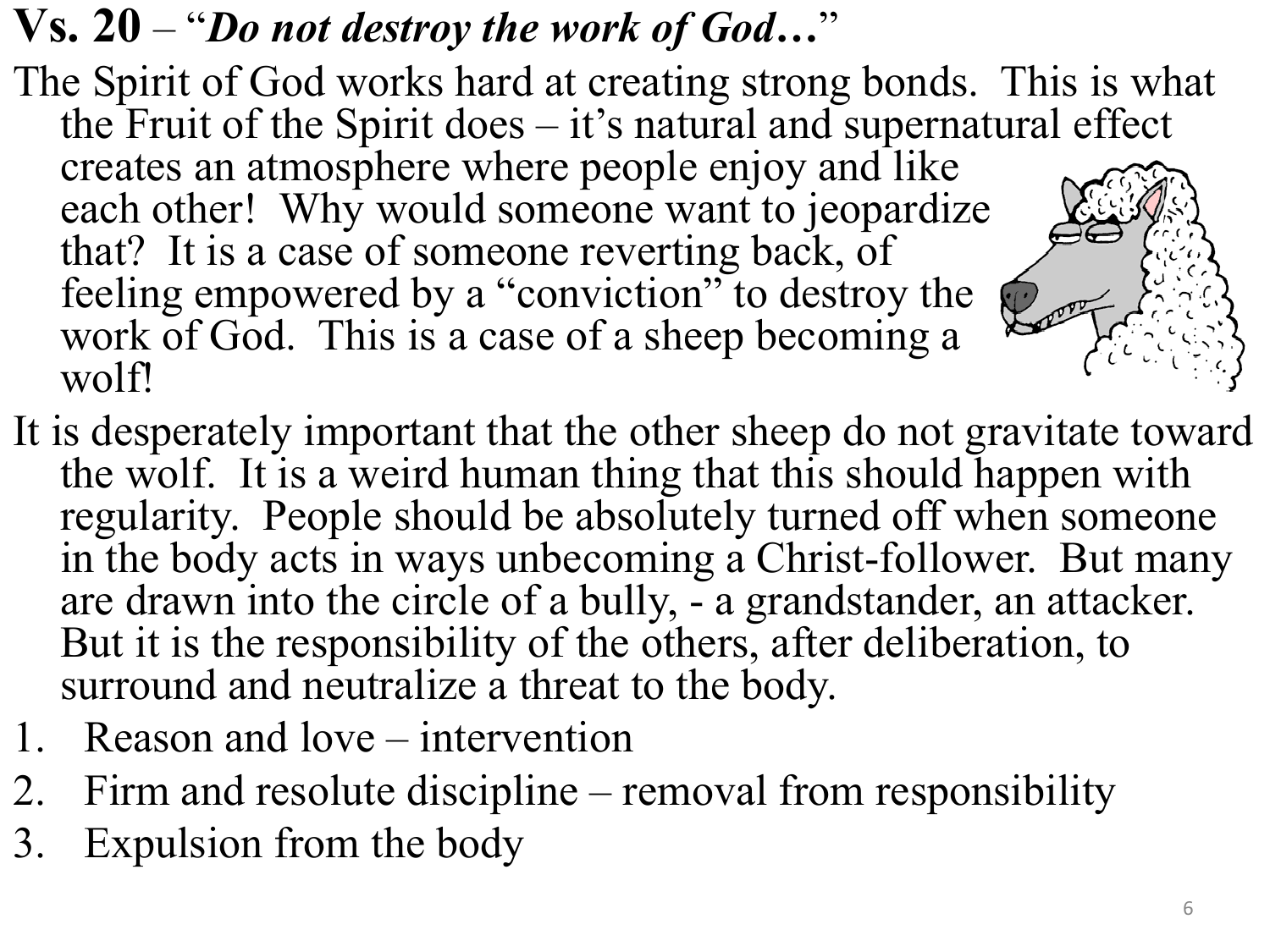**Vs. 20,21** – A message to gentiles. Be careful that in your freedom of conscience, you do not lead someone without freedom of conscience (in inconsequential matters) to violate their conscience and participate in eating, drinking, or nonobservance of Jewish holy days. You would be ruining them - leading them into sin! Sin, by this definition is not necessarily just the act of wrongdoing, but sin can be a simple violation of conscience, even if the act of wrongdoing is not actually wrong to do. It is wrong to violate your conscience!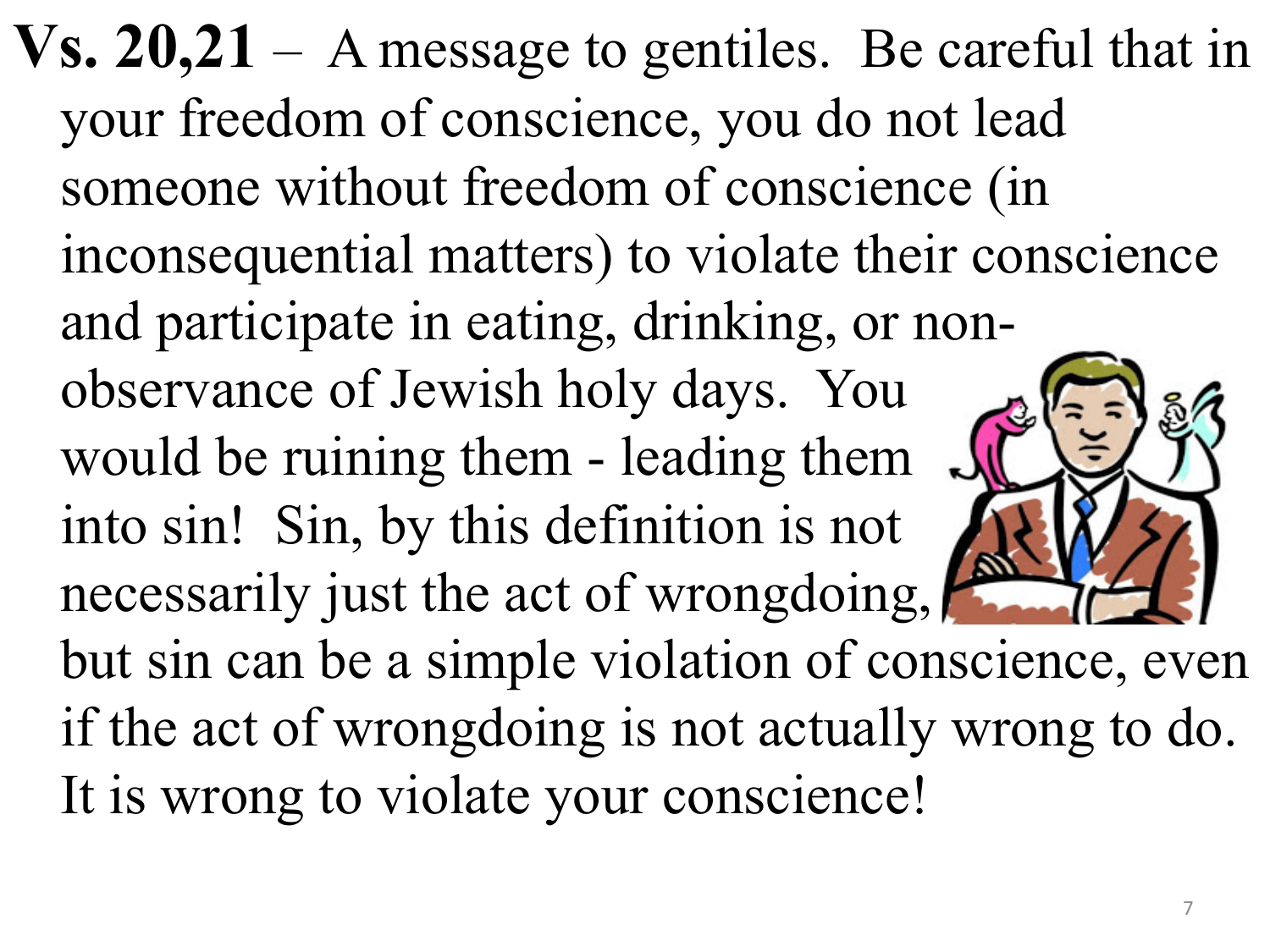- **Vs. 22,23**  Don't force the issue on debatable matters/practices! Just don't bring it up! Certainly don't *flaunt it* in front of the people that feel differently! They know, so don't make a point of rubbing salt in the wound! On the other hand, to those on the other side of the debate – stop passing judgment!
- A person with a clear conscience that can know without a doubt in the world that in Christ they are cleared by

God to be released from Israel's ties to the Law of Moses – that person is a *God blessed* person! But not so blessed if he or she doesn't care about the tortured



- conscience and weak faith of the person(s) they are tempting. They are doing the Devil's work for him – destroying, disrupting, causing concern and angst!
- **Angst**: feelings of anxiety, fear, or unease, often over something trivial.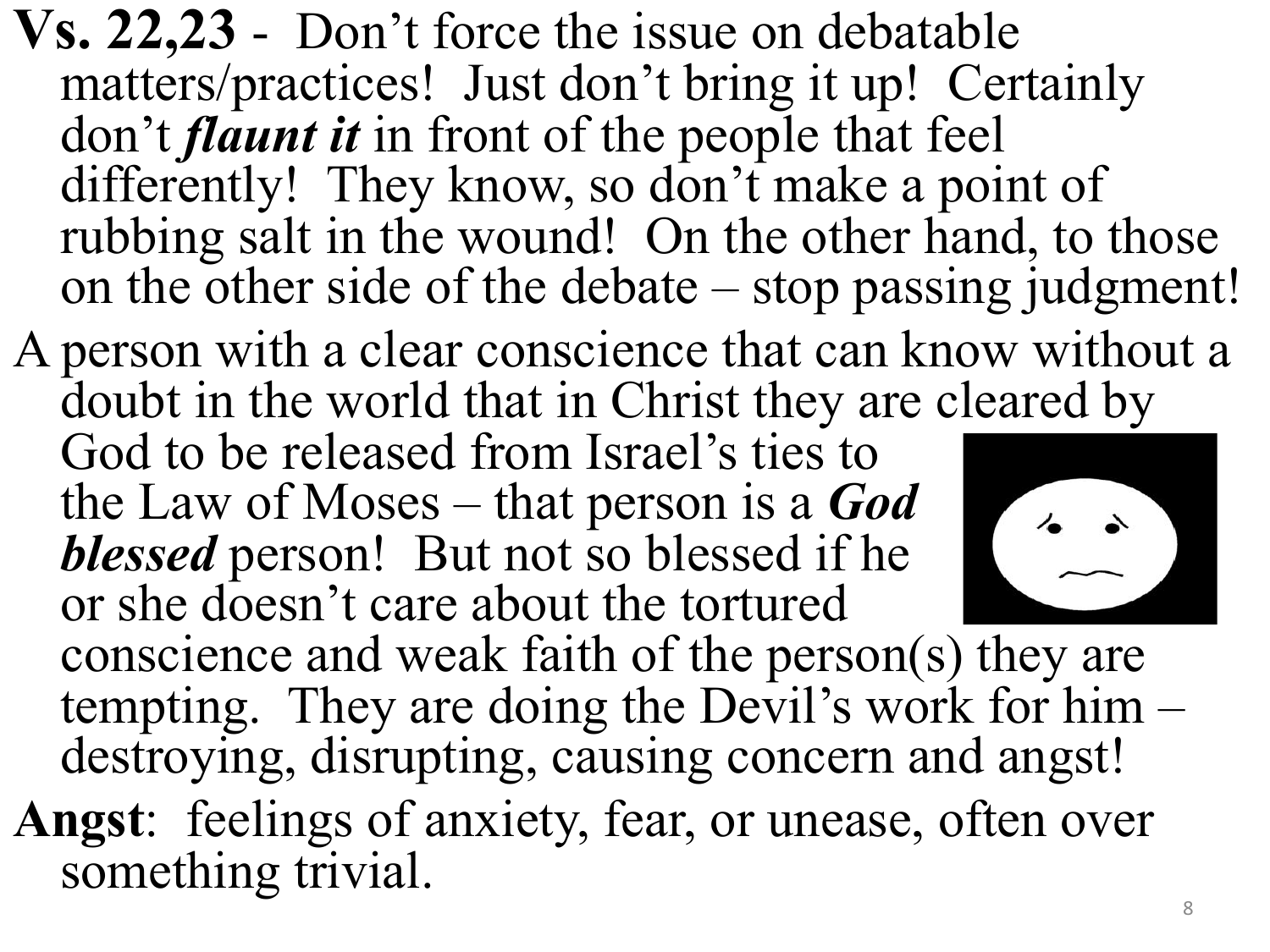## **Vs. 23** – *"…condemned… because… his eating is not from faith…"*

- The definition of sin is widened here.
- It is sin to, in the back of your mind, fear whether a thing is wrong to do, and yet go ahead with doing it.
- **A deep faith in Christ** absolves a person of this obligation in many areas of belief and practice. A person that grasps this is a person that truly understands a pillar of the faith. Christ is enough! He alone saves! We can't supplement His salvation by our prescriptions or prohibitions of things that don't matter to God.
- **Ecclesiastes 7:16-18**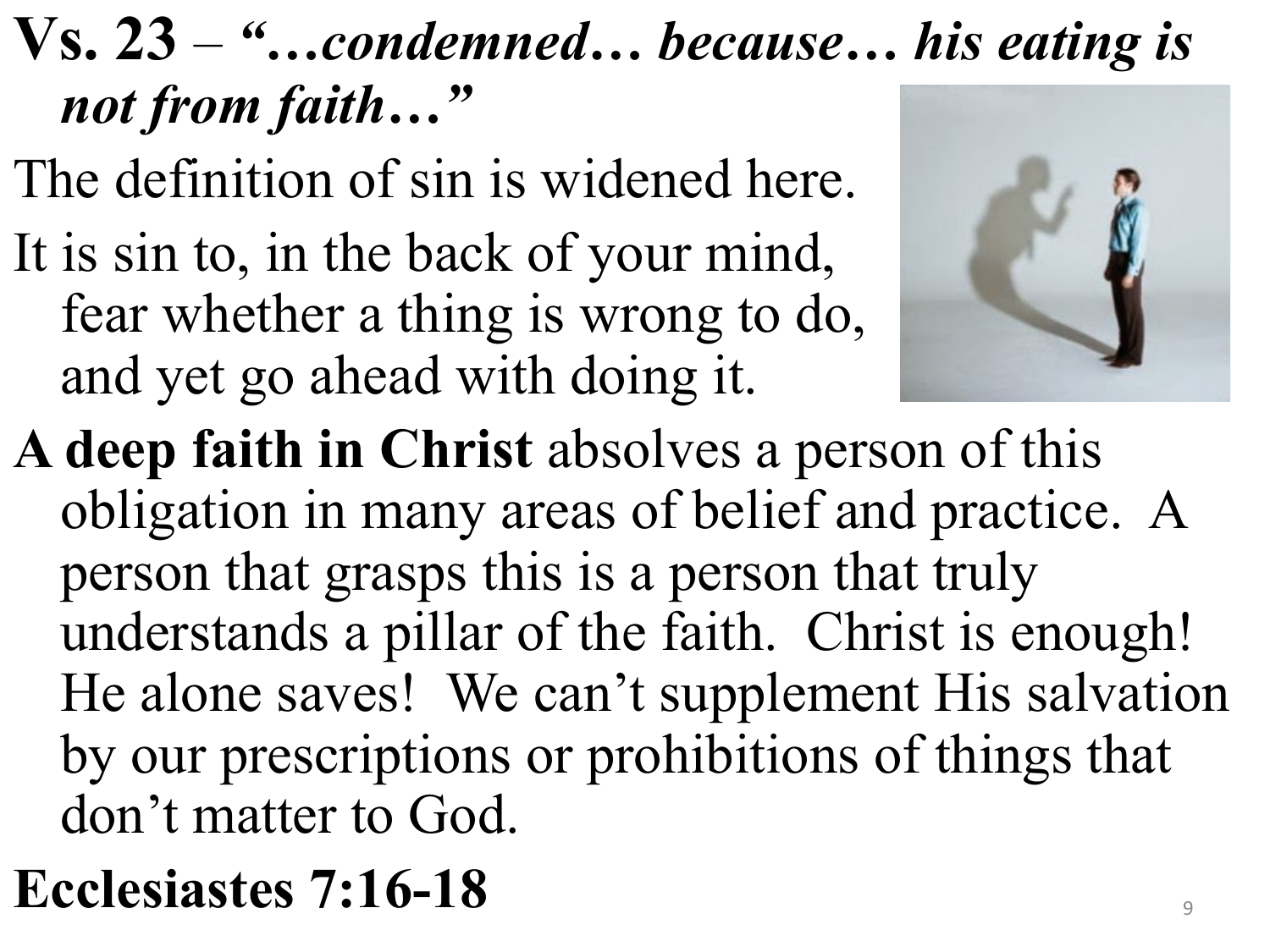## **15:1,2** – "*We who are strong ought to bear with the failings of the weak*"

The strong in faith have their priorities right. They realize that it is more important to build the joyful Presence of Christ in the church body than to  $\Lambda$ exorcise our personal rights in Christ. Christ gives us freedom, but being around people can constrain us/give us pause. The last thing we want is to be the cause of someone else's downfall. So we often to not exercise our rights. We are all about building people up and not tearing them down. We know our audience and act accordingly. If we don't care, we cannot be of Christ.